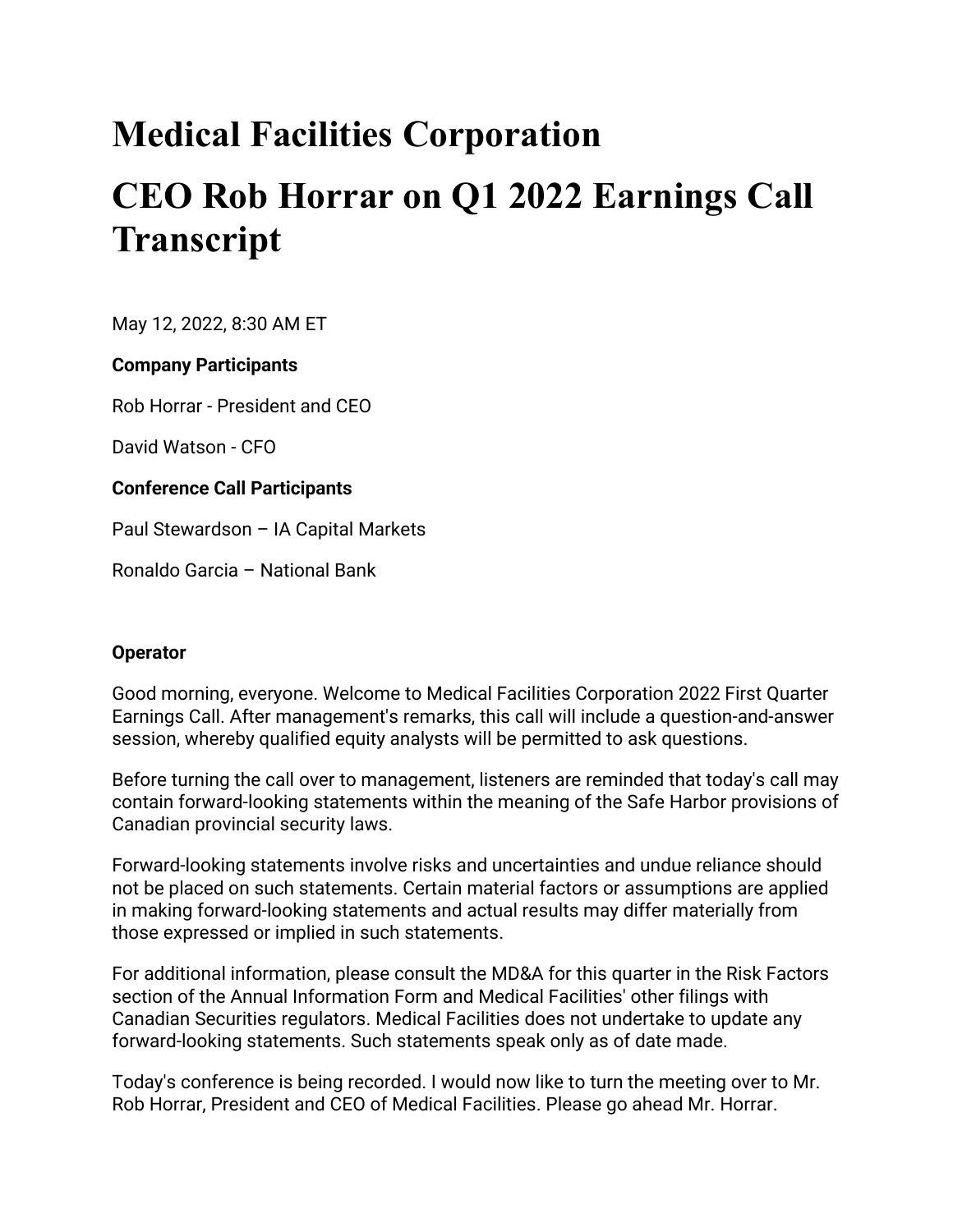## **Rob Horrar**

Thank you, operator. Good morning and welcome to our first quarter earnings call. Joining me today is David Watson, our Chief Financial Officer.

Earlier this morning we released our first quarter results. Our news release financial statements and MD&A may be accessed through our website at www.medicalfacilitiescorp.ca and have been filed with SEDAR today.

Our first quarter results demonstrated once again our ability to respond in the face of the ongoing challenges posed by the pandemic. Surgical case volumes and facility revenue increased 6.1% and 7.2% respectively for the quarter. However, the quarter began with the Omicron variant surging across North America, driving higher cancellation rates, significantly impacting our operations in the month of January.

As the Omicron surge began to subside our case, volumes improved dramatically in the second half of the quarter, particularly in the month of March. For some context, in January of this year, our surgical case volumes were down 2% from January last year, which was also a month that was particularly impacted by the pandemic. Our January 2022 volumes were 17.4% less than those in the same period of 2019.

For February, our surgical case volumes were up 11.9% over last year, but were still 3.8% off the pace from 2019. In March, our volumes were up 8% over prior year, a month that also saw a strong rebound in case volumes. Importantly, March 2022 volumes were 11.9% higher than they were in March of 2019.

We exited Q1 with significant momentum. However, given recent global events, continued supply chain issues around the world, and inflationary pressures that the whole industry is facing, we do expect pressures on supply and labor costs to remain a headwind in the near future.

We remain confident in our ability to navigate challenges that may lie ahead. We have a strong balance sheet and remain in a good position to execute on potential growth opportunities and we continue to have a robust pipeline of de novo and acquisition opportunities in the ASC space.

With that, I'd like to turn the call over to David to review our financial results for the quarter. David?

## **David Watson**

Thanks, Rob and good morning everyone. As usual, I will discuss our financial performance for the quarter and provide an update on our balance sheet and liquidity. I would also like to remind everyone that all dollar amounts in today's call are in U.S. dollars unless stated otherwise.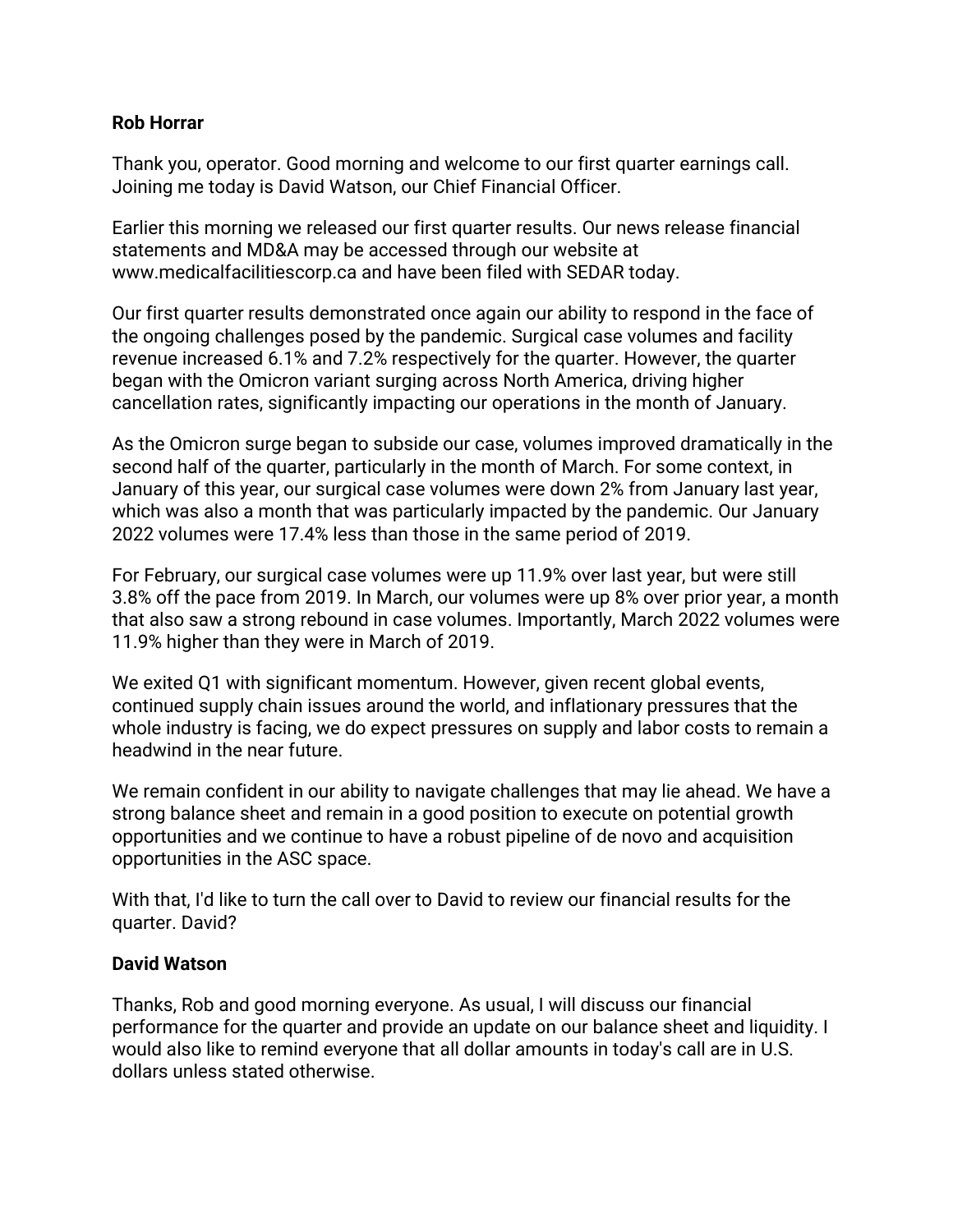Our higher surgical case volumes for the quarter contributed to a 7.2% increase in facility service revenue, which came in at \$100.8 million in the quarter, also contributing to the increase with the impact of Arkansas Surgical Hospital bringing anesthesia service and related billing in house in the current year.

Total revenue and other income including government stimulus income with \$1.8 million was \$102.6 million, an increase of 4.6% compared to the first quarter of last year.

Looking at expenses, our consolidated salaries and benefits were up 2.9% compared to the first quarter of last year, primarily due to annual salary increases and staff retention premiums due to industry-wide labor pressure. However, as a percentage of total revenue and other income, consolidated salaries and benefits were down to 29.1% from 29.6% in Q1 of last year.

Consolidated drugs and supplies increased 12.2%, primarily driven by case mix and a higher surgical case volume. As a percentage of total revenue and other income, the consolidated cost of drugs and supplies increased to 32.9% from 30.7% a year earlier.

Our general and administrative expenses were up 38.1% in the quarter. The largest components of this increase were share-based compensation costs driven by the 21% appreciation in our share price during the quarter and the impact of ASH bringing its anesthesia service and related billing in house.

As a percentage of total revenue and other income, consolidated G&A increased to 18.6% from 14.1% a year earlier. With the higher operating expenses and decreasing government stimulus income during the quarter, our income from operations decreased 20% to \$14.7 million.

EBITDA for the quarter was \$19.8 million or 19.3% of revenue and other income compared to \$25.1 million or 25.6% of revenue and other income in Q1 of last year.

During the quarter, we generated cash available for distribution totaling CAD5.5 million, resulting in a payout ratio of 44.4% versus 27.6% in Q1 of 2021. Our balance sheet remains strong with consolidated net working capital of \$61.4 million, including \$50.3 million of cash and equivalents at the end of the quarter. This compares to working capital \$67.4 million, including cash and equivalents of \$61 million at the end of 2021. Total cash includes \$11.7 million for Medicare advances, which will be recouped by year end.

During the quarter, we purchased 391,000 shares for \$2.95 million under our NCIB program. This brings total shares purchased to 701,000 as of March 31<sup>st</sup> at a cost of \$5 million since the reauthorization of the program in the fourth quarter 2021.

At the end of the quarter, we had \$21 million outstanding on our corporate credit facility. Inclusive of lease liabilities, our net debt to equity stands at 0.49, which is well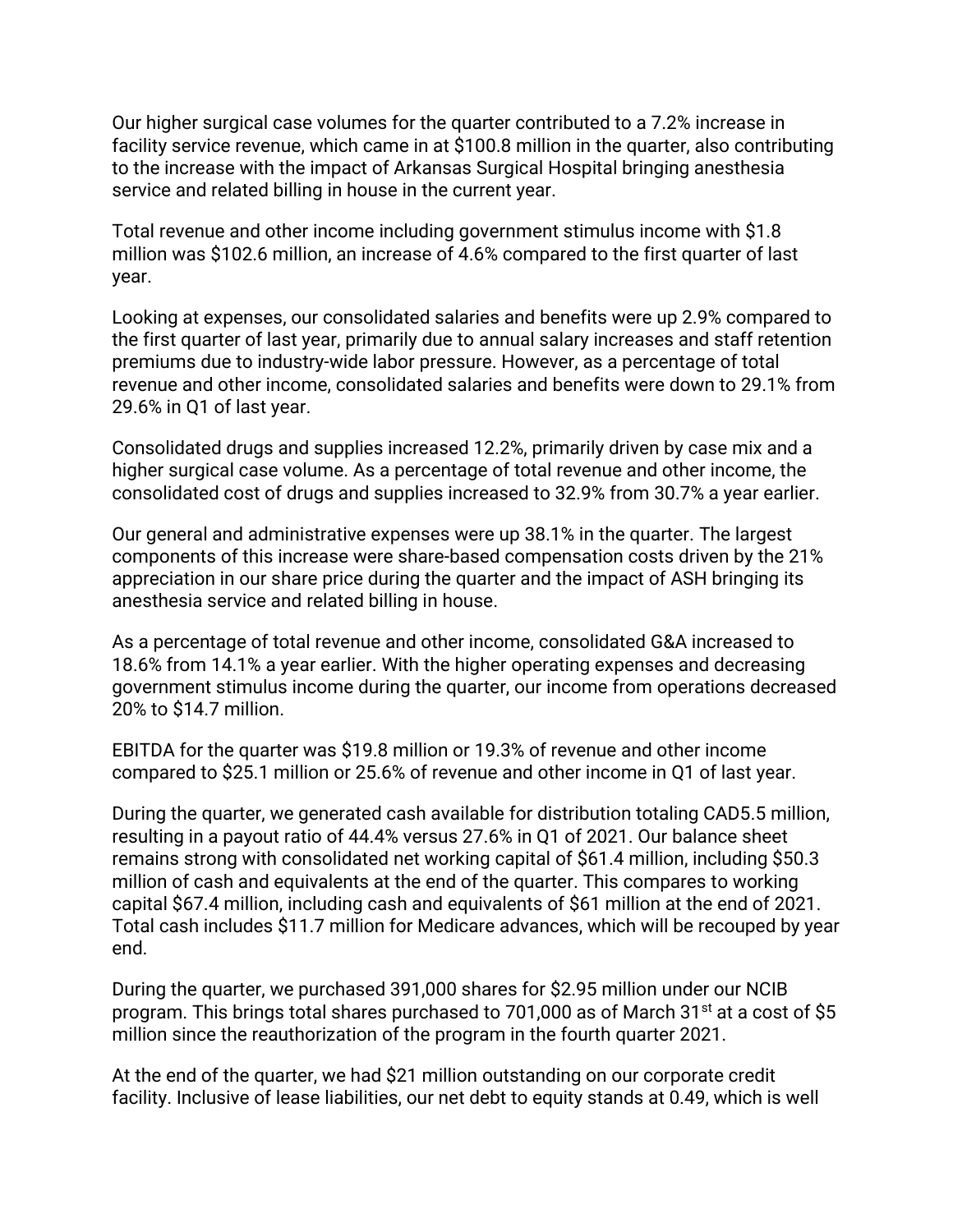below that of our U.S. listed peers. We remain well-resourced to capitalize on both growth opportunities and returning capital of shareholders via dividend and NCIB program.

This concludes my financial review for the quarter. For additional detail on our financial results, including specific results for each facility, please refer to our MD&A.

With that, we would now like to open the line for questions. Operator?

# **Question-and-Answer Session**

# **Operator**

Thank you, sir.

We will now take our first question from Paul Stewardson from IA Capital Markets. Please go ahead.

# **Paul Stewardson**

Good morning gentlemen. Just calling in for Chelsea. Could you give a little more color on sort of the outlook, both short-term, but also more medium term in terms of these labor shortages? Is this something that is really foreseeable  $-$  that it's just going to keep happening? Or is it something that will wash out as sort of, salaries normalized and so forth across the sector?

## **Rob Horrar**

Yes, thanks, Paul. I appreciate the question. So, I do think that for the most part, we're going to see continued pressure. It's not only in nursing, but in the labor market in general. So, there'll be a continued pressure there.

Now we're not immune to that, but our facilities have a pretty good environment -working environment, typically not a lot of weekend or call types of schedule. But we do have some challenges around all the labor, the pressure -- inflationary pressures.

And in the near-term, we expect that to continue. And we have seen a little bit of improvement around the pressure for clinical folks to work in contract labor, which is more expensive. That seems to be normalizing a little bit. But we will expect that -- at least in the near-term to continue, much like the rest is of economy, the pressures there.

## **Paul Stewardson**

Okay, okay. And maybe just any more color you can give on how you're looking at over the balance of the year, potentially de novo development or acquisitions? Any recent developments in your sort of growth pipeline from that perspective?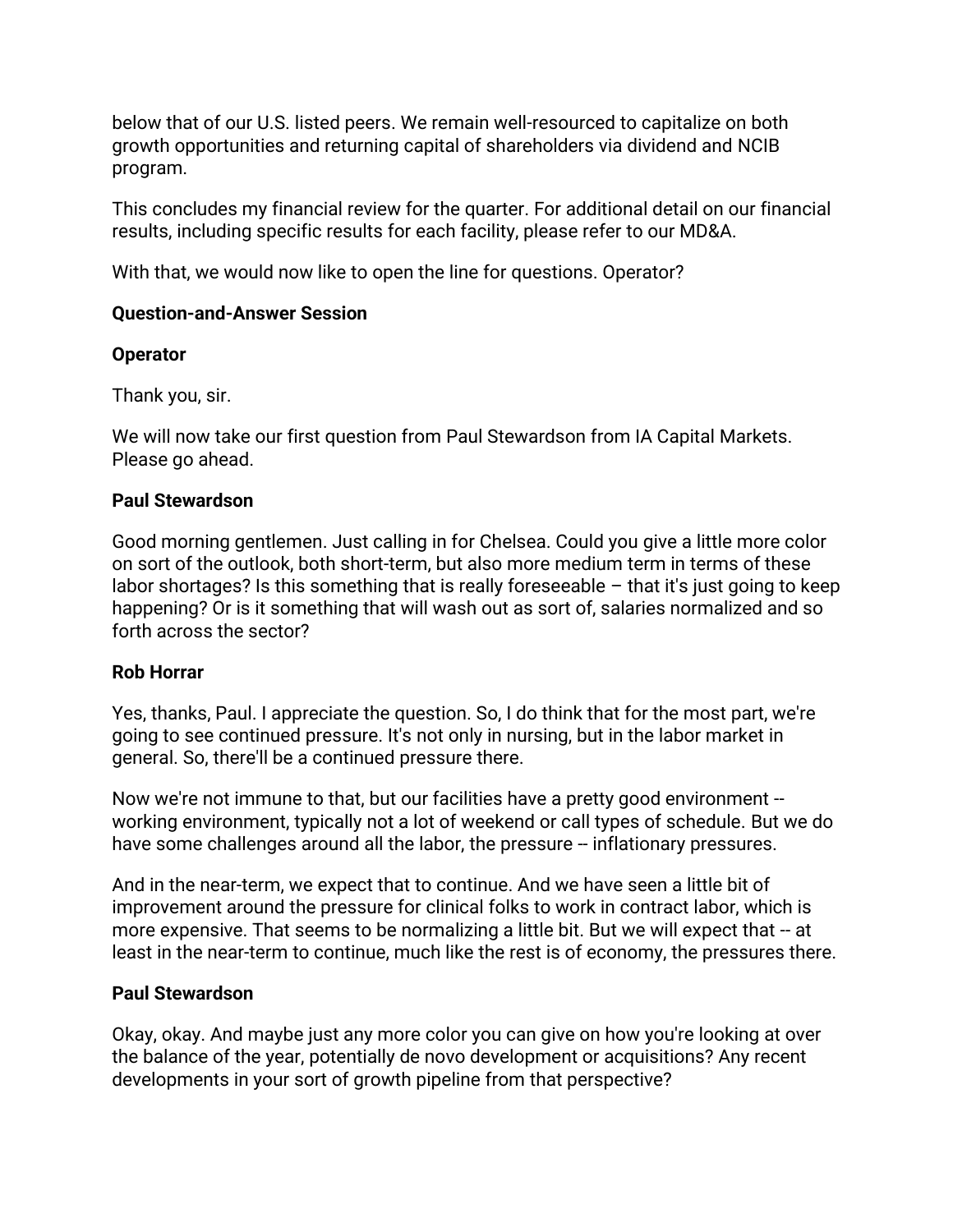## **Rob Horrar**

Yes, so a couple things. Organically, we've seen, and I called that out in the first quarter, a recovery in volumes – they are coming back to pre-COVID levels. So, that's very positive. Going forward, we expect that will continue. On the pipeline side, we've got a robust pipeline of opportunities, especially in the ASC space and we continue to diligence those and find the right fit for the company. So, there's certainly robust activity in that sector.

## **Paul Stewardson**

And is anything near-term or is that just sort of ongoing?

# **Rob Horrar**

Ongoing.

# **Paul Stewardson**

Okay. Okay, great. That's all for me. Thanks so much for taking my questions.

## **Rob Horrar**

Absolutely. Thank you, Paul.

# **Operator**

We will now take our next question from Endri Leno from National Bank. Please go ahead.

## **Ronaldo Garcia**

Hi, good morning. This is Ronaldo Garcia talking on behalf of Endri. Thank you for taking my questions. I have a couple here. The first one is on the higher G&A, I was wondering if you can give more color, how do you see these expenses going forward, besides share-based compensation increases?

## **David Watson**

Sure, and we do provide a little more detail on the G&A expenses in the MD&A. But for the quarter, we included about \$1.5 million of share-based compensation. That fluctuates based on changes in the share price. So, with a 21% increase in share price for the quarter, there's a commensurate increase in those expenses that are accrued.

But I'd point out that those are non-cash expenses and that accrual will fluctuate based on those market changes. There's also \$1.2 million of anesthesia-related expenses for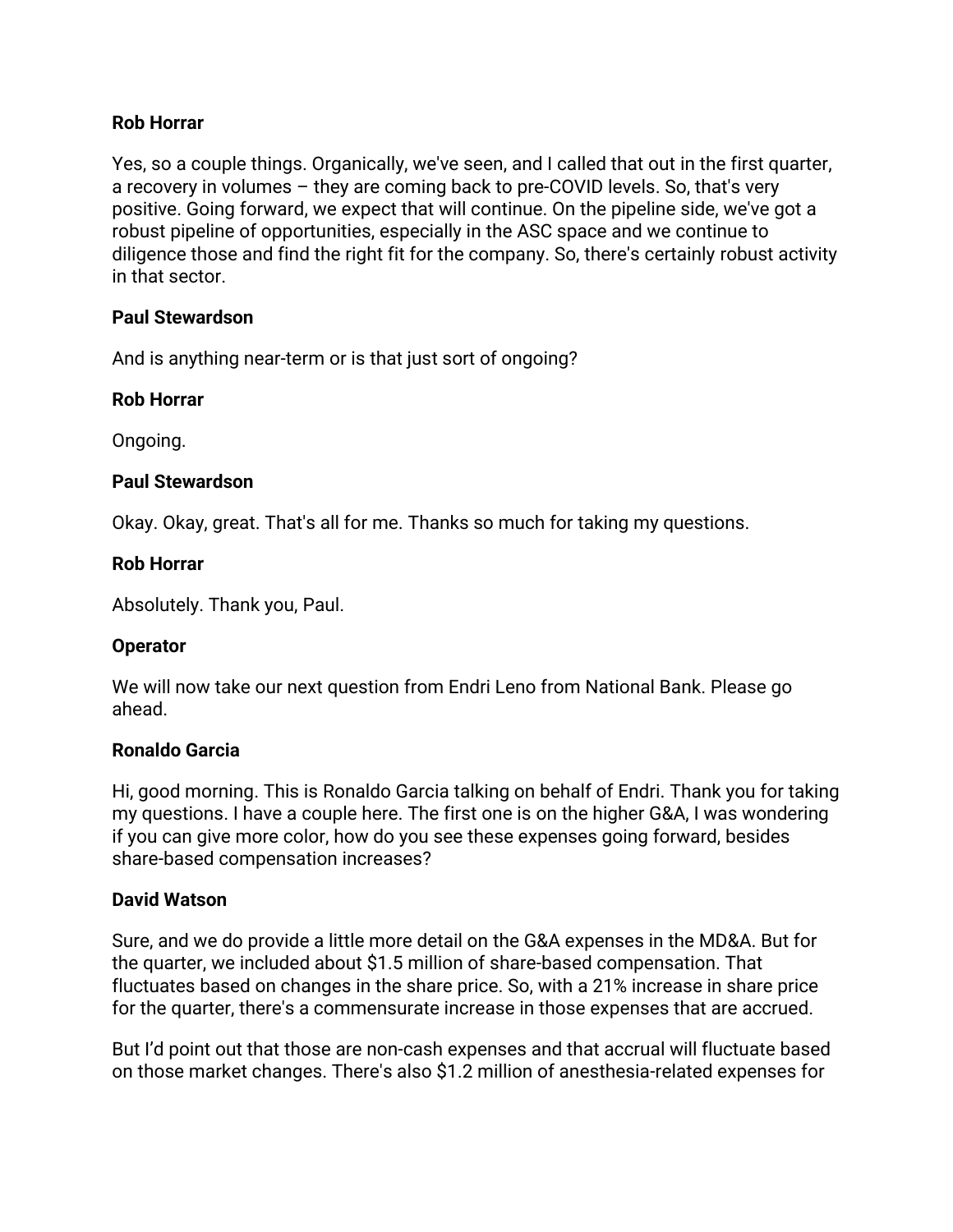Arkansas. That's new as they brought those services in house, but they're largely offset by increases in revenue. So, they're now providing billing for those services.

There was a reclassification of about \$800,000 of expenses for Sioux Falls ACO. Those were previously recorded in drugs and supplies on a comparative basis. Again, not new expenses, just a reclassification. And then the balance of the increases is largely administrative and facility costs, and professional and billing fees. So, as revenue increases the billing fees also increase commensurately based on collections.

# **Ronaldo Garcia**

Okay, thank you very much. And a follow-up question. On ASH, were there any one-time costs as part of that \$1.2 million that you refer to in the MD&A, or should I assume a run rate of \$1.2 million, or adjusted?

# **David Watson**

Those will be continuing costs, as well corresponding revenues.

# **Ronaldo Garcia**

Okay. And how do you reconcile it with the revenue of \$1 million that you bring into the company?

## **David Watson**

Yes, so there's a net expense component. You've got \$1 million of revenue, \$1.2 million of related expenses. There's effectively a net cost of \$200,000.

## **Ronaldo Garcia**

Okay. Thank you very much for the color. And now moving to the [indiscernible] you mentioned that there were a fewer spine cases. What drove the decrease in these cases? And I was wondering what was the current status, how are they performing right now?

## **David Watson**

So, the decrease in spine cases were really just driven by fewer cases coming to those surgeons and a surgeon, it's primarily COVID-related. It's just a timing issue. We would expect to see increases in those types of cases later in the year.

# **Ronaldo Garcia**

Okay, thank you for that. And have a one last one for me. For -- I was wondering, what was the SBA reasoning for denying forgiveness of PPP loan? And can you appeal the decision?